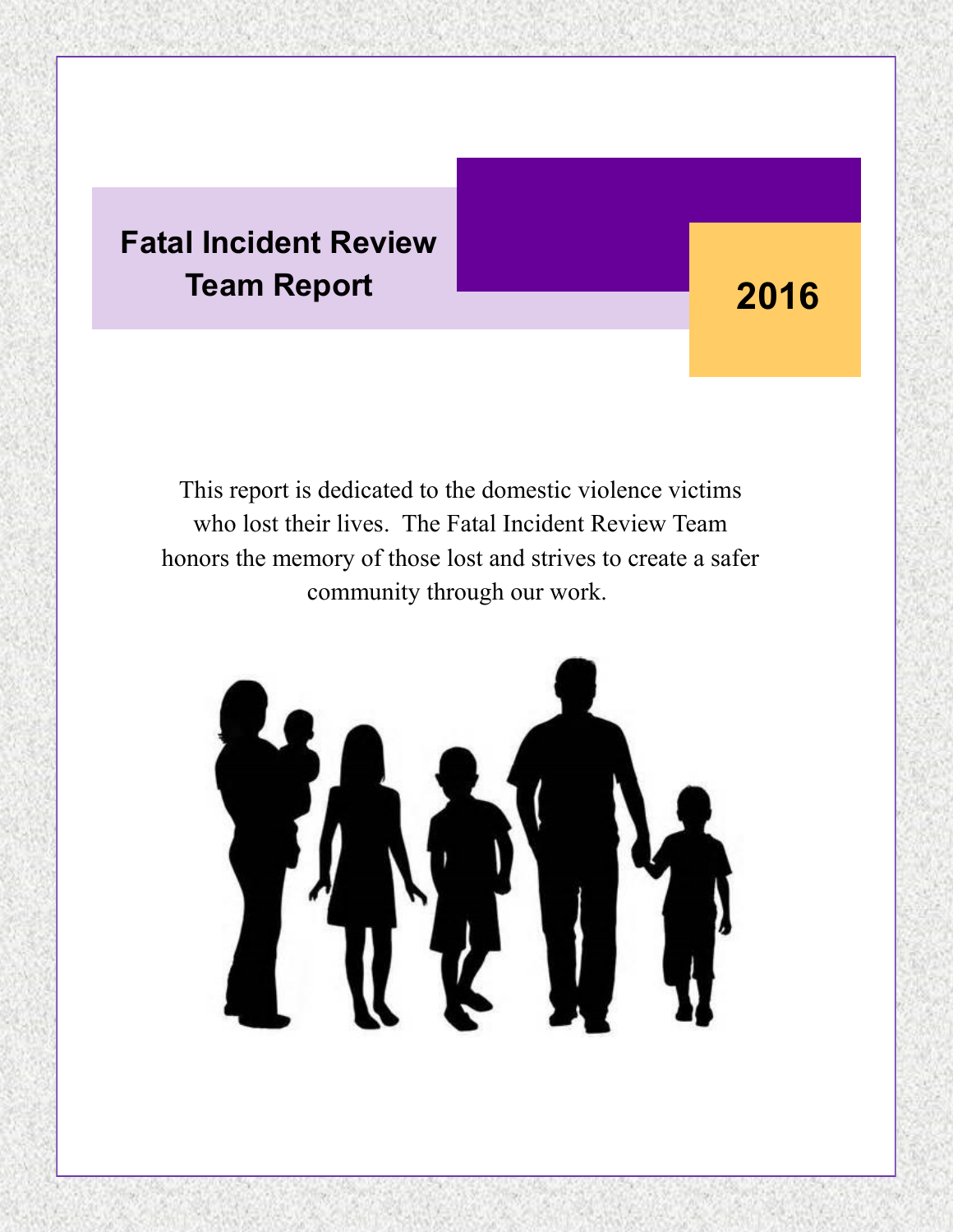## **Table of Contents**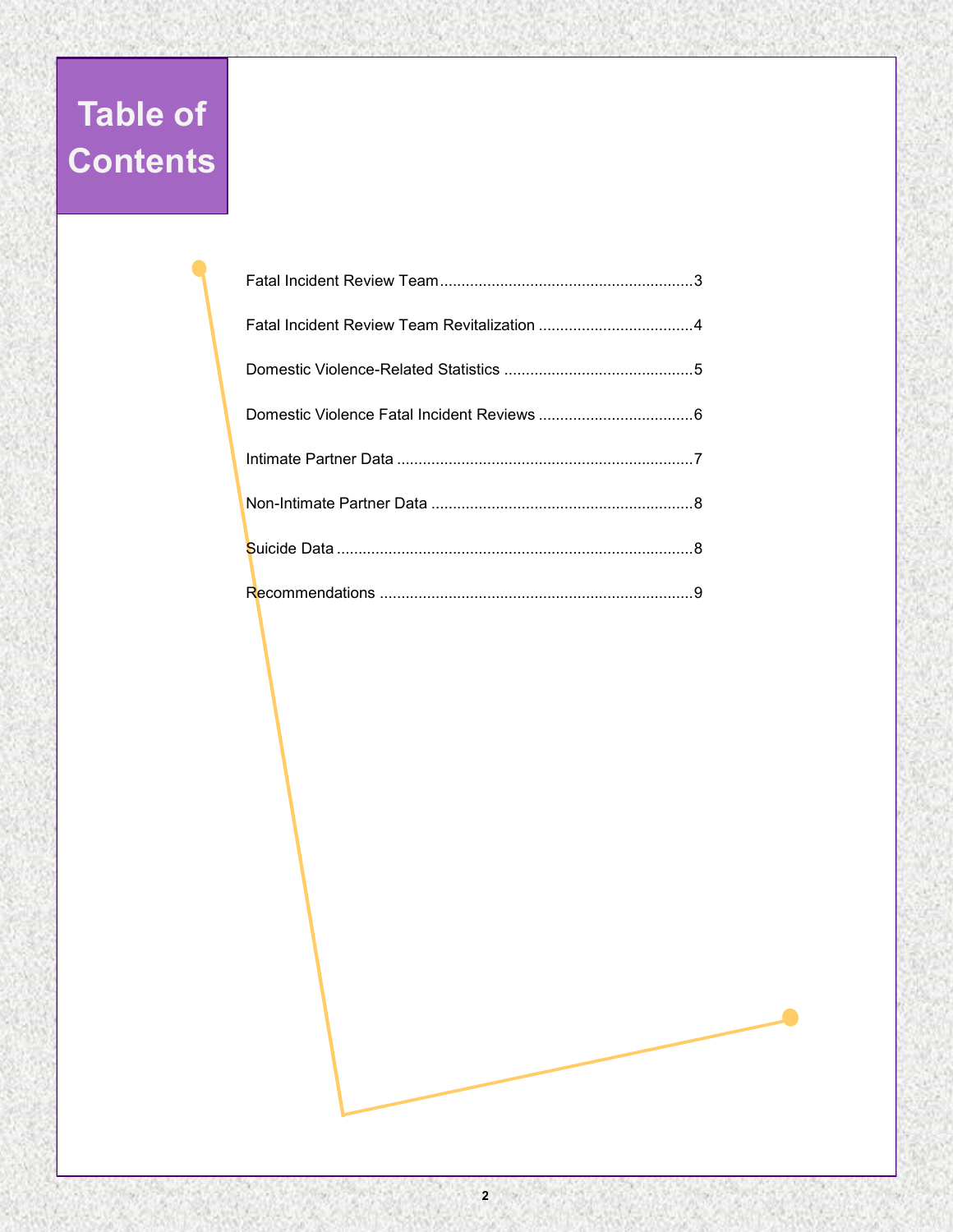#### **Fatal Incident Review Team**

The Domestic Violence Coordinating Council's Fatal Incident Review Team (FIRT) was established by statute in 1996 and became the first statewide team in the country. FIRT members are dedicated professionals who conduct system audits of State agencies and private organizations that had contact with the victim and/or the perpetrator to assess the system's response. Although domestic violence fatality reviews are retrospective in nature, their purpose is prospective. Reviews focus on identifying trends, patterns and obstacles in services, assessing agency interventions, and most importantly, developing practical recommendations aimed at improving the system and preventing future injury and death. In 2009, the General Assembly granted FIRT the authority to conduct near-death reviews. These reviews enhance the team's ability to improve Delaware's response to domestic violence with the wealth of knowledge that can be gained from speaking directly with the domestic violence survivor about the incident, the history of violence, system involvement, and awareness of resources.

#### **FIRT Co-Chairs**

The Honorable Vincent J. Poppiti The Honorable Jan R. Jurden Dana Harrington Conner, Esq.

#### **FIRT Members**

In accordance with 13 Del. C. § 2105, in addition to the co-chairs, the Review Team shall consist of :

- The Attorney General or the Attorney General's designee;
- The Chief Defender or the Chief Defender's designee;
- The Director of the Division of Family Services or the Director's designee;
- The President Judge of the Superior Court, or the President Judge's designee;
- The Chief Judge of the Family Court or the Chief Judge's designee;
- The Chief Magistrate of the Justice of the Peace Courts or the Chief Magistrate's designee;
- The Director of the Division of Substance Abuse and Mental Health, or the Director's designee;
- The Commissioner of the Department of Correction or the Commissioner's designee;
- A law-enforcement officer to be appointed by the Delaware Police Chiefs' Council;
- A treatment provider from a certified batterers' intervention program appointed by the Council;
- Two victim advocates appointed by the Council; and,
- A victim of domestic violence appointed by the Council.

All members of the Review Team, plus other individuals invited to participate, are considered part of the review panel for a particular case or incident. The Review Team frequently invites law enforcement personnel to participate in any case in which the agency investigated the death, near-death or had involvement with the victim prior to the domestic violence incident under review. The Review Team may also invite the participation of individuals with particular expertise that would be helpful to the review panel, or representatives from organizations or agencies that had contact with or provided services to the individual prior to that individual's own death or near-death, that individual's abusive partner or family member and/or the alleged perpetrator of the death or near-death.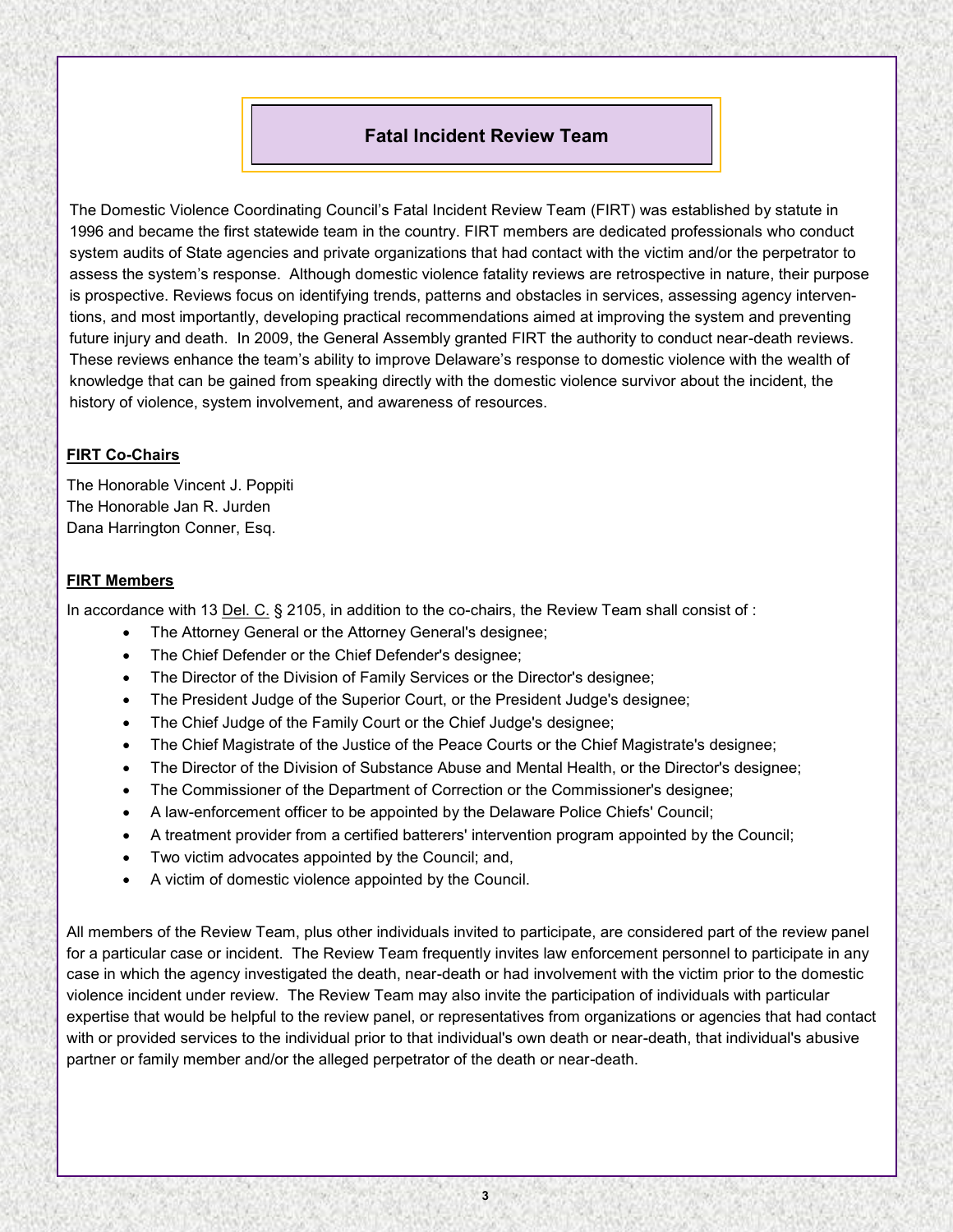#### **Fatal Incident Review Team**



The 2016 Fatal Incident Review Team (FIRT) Annual Report provides a summary of the Review Team's activities and accomplishments over the last year. This report contains statistical data for the domestic violence fatalities that occurred in calendar year 2015, as well as information and recommendations from the death and near-death cases reviewed by FIRT in 2015. This report is a supplement to the Domestic Violence Coordinating Council's Annual Report which is published in the fall of each year.

In May of 2015, three FIRT members attended the annual conference of the National Domestic Violence Fatality Review Initiative (NDVFRI). By attending this conference, the team members were not only educated on the most recent research and best practices, but they were able to meet and consult with fatality review experts regarding ways to revitalize FIRT after 20 years of conducting fatality reviews.

In consultation with NDVFRI, it was recommended that we assess the membership of our review team. As a first step, we invited additional community partners and a domestic violence survivor to participate in the reviews this year. The added participants proved to be an asset to the Team, which led to formalizing their positions on the Team by amending the FIRT statute. In June 2016, the FIRT statute was amended by House Bill 220 to expand membership to include representation from the Office of Defense Services, a treatment provider from a certified batterers' intervention program, two victim advocates and a survivor of domestic violence.

Also in consultation with NDVFRI and Advocacy After Fatal Domestic Abuse (AAFDA), the Team expanded the scope of information gathered during a fatality review. In June 2015, the Team began conducting interviews with family, friends and co-workers of both the victims and perpetrators of fatal domestic violence incidents. In interviewing those who knew the victims and perpetrators personally, the Team was able to gather a greater history of events leading up to and surrounding the deaths of the victim and/or perpetrator in these cases. Those that were interviewed, added insight into family histories, prior domestic violence, previous relationships, and the reality of what life was like for the victims and perpetrators prior to the fatality or near death incident. This information is not always captured in official records.

In March 2016, the Team gathered for a training session facilitated by two consultants from NDVFRI. The Team addressed roles and responsibilities of Team members; making meaningful recommendations; and working with the survivors and family members. Team members spent time discussing these issues ensuring that Delaware is in line with best practices in the field of fatality reviews.

Over the past year, the DVCC staff has been working to complete a database for FIRT cases. Once the database is complete, the DVCC and FIRT will have over 20 years' worth of information available from 131 fatality reviews that have occurred prior to this year. FIRT will be able to analyze information and track data to better identify trends that are specific to Delaware and enhance our reporting in the future.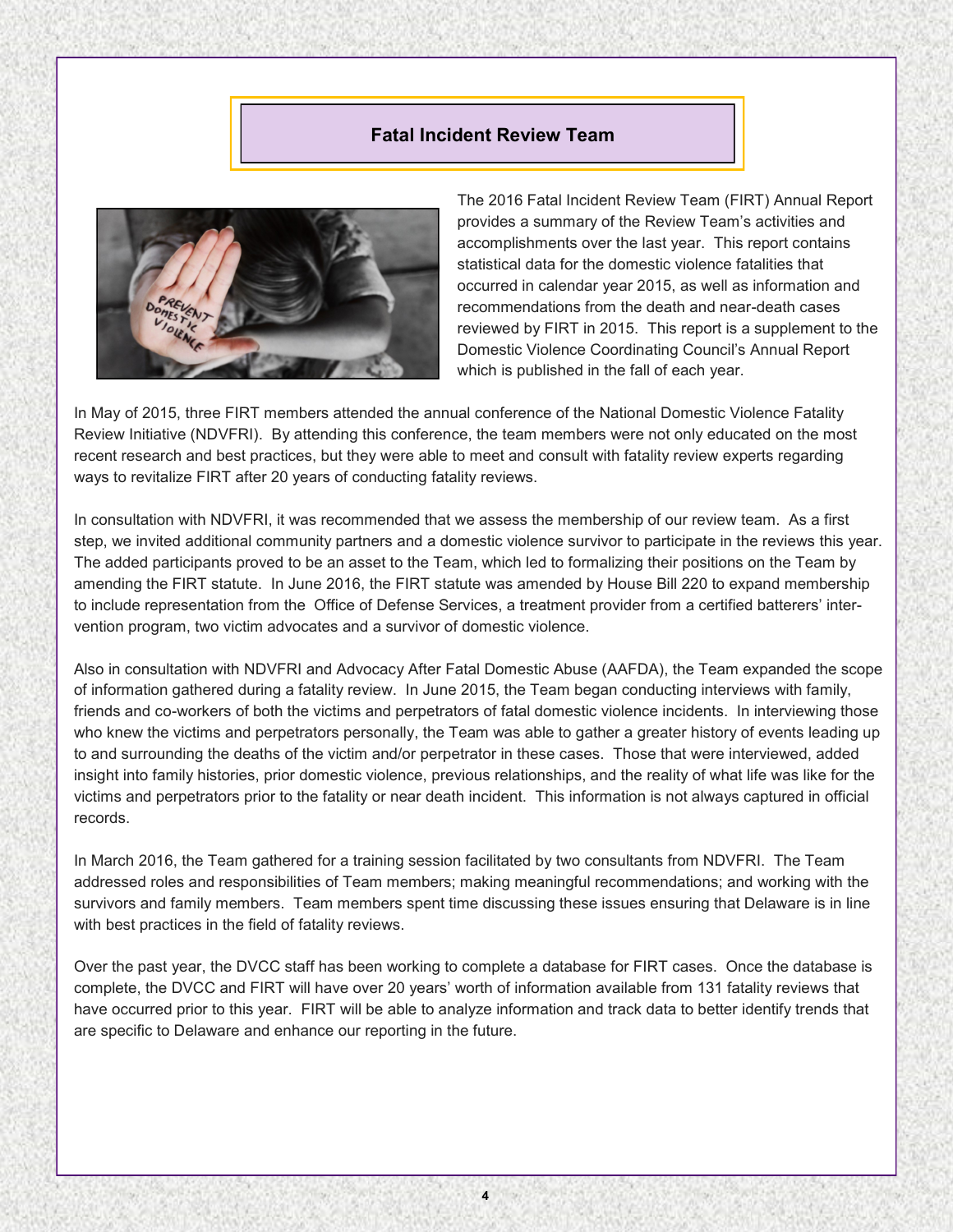#### **Domestic Violence-Related Deaths**

The DVCC tracks domestic violence-related deaths that occur throughout the State of Delaware. These domestic violence-related deaths include victims, perpetrators, or by-standers if the death was a result of domestic violence, either intimate partner violence or between family members.

|                                                                         | 2013 | 2014 | 2015 |
|-------------------------------------------------------------------------|------|------|------|
| Incidents of domestic violence homicide                                 | 11   | 11   | 6    |
| Victims of domestic violence homicide (excluding by legal intervention) | 11   | 8    | 6    |
| Homicides by legal intervention (responding law enforcement)            | 0    |      |      |
| All domestic violence-related homicides                                 | 11   | 9    |      |
| Perpetrator suicide (excluding by legal intervention)                   | 4    | 4    |      |
| Total deaths (victim and perpetrator)                                   | 15   | 13   | 8    |

The demographics of the six domestic violence homicides in 2015 were as follows:

#### **Cause of death:\***

- 4 Stabbing
- 1 Gunshot
- 1 Blunt force trauma

#### **Race of victim:**

- 4 Caucasian
- 2 Black

#### **Gender of victim:**

- 5 Female
- 1 Male

#### **Age of victim:**

- 3 ages 26-35
- 1 age 36-45
- 1 age 56-65

#### **Victim relationship to offender:**

- 2 Girlfriend
- 2 Wife
- 1 Husband
- 1 In-law

#### **Race of perpetrator:**

- 2 Caucasian
- 3 Black

#### **Gender of perpetrator:**

- 1 Female
- 4 Male

According to the National **\*** Domestic Violence Hotline, female intimate partners are more likely to be murdered with a firearm than all other means combined. However, in Delaware during 2015, there was one homicide victim killed by gunshot which is unusual when compared to previous years.

#### **Age of perpetrator:**

- 4 ages 26-35
- 1 age 66-75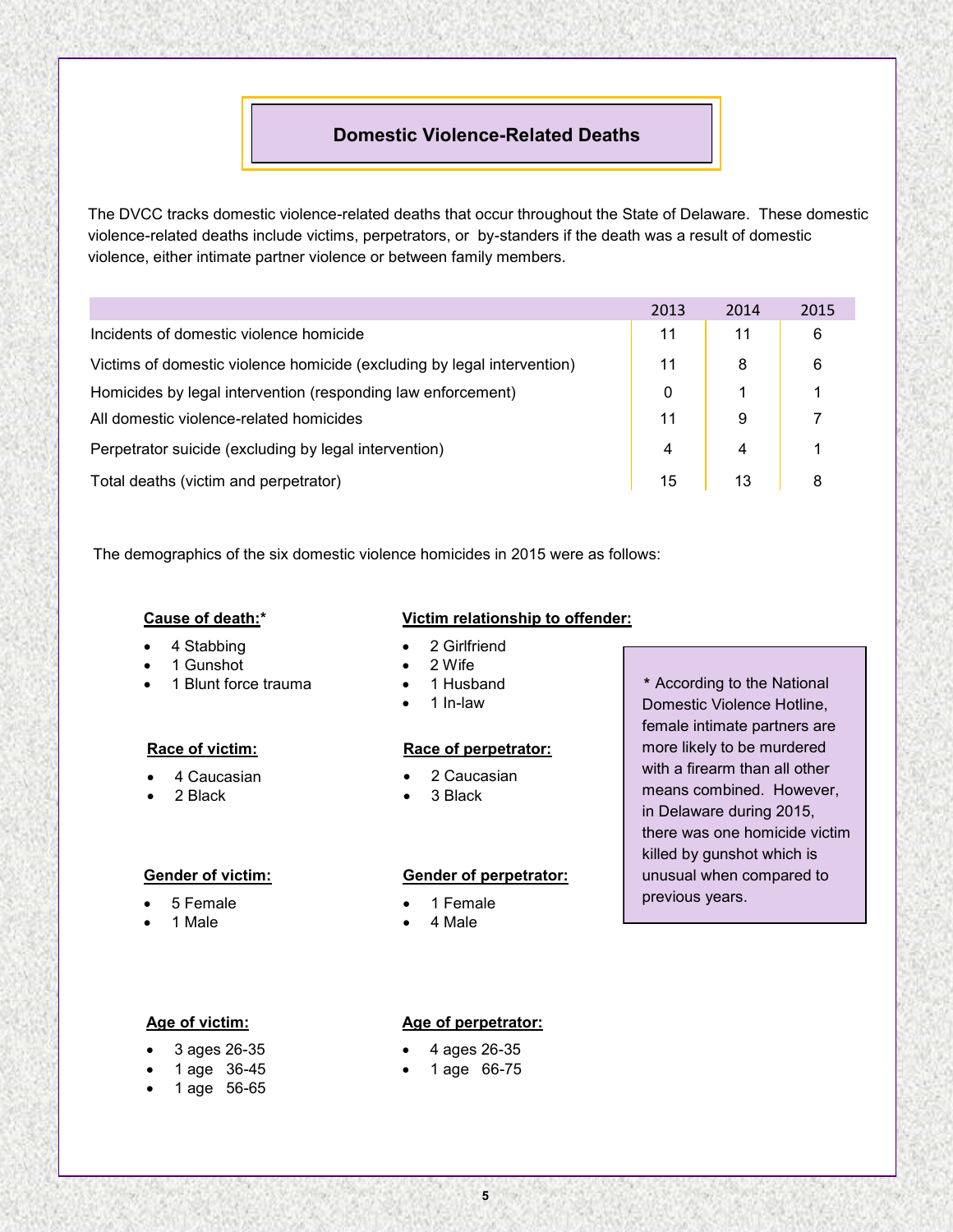#### **Domestic Violence Fatal Incident Reviews**

This portion of the report is a collection of data from 131 domestic violence fatal incident reviews conducted by FIRT between 1996 and December 2015. These reviews included cases where prosecution was completed and the Department of Justice authorized FIRT to conduct a final review. The cases reviewed do not reflect all domestic violence homicides or near-deaths in Delaware since 1996. Of the 131 fatal incident reviews, there were 164 domestic violence-related deaths plus two near-deaths.

#### **Domestic Violence-Related Deaths and Near-Deaths**

| <b>Homicide Victims</b>                         | 112 |
|-------------------------------------------------|-----|
| <b>Perpetrator Suicides Following Homicides</b> | 29  |
| Suicide Only                                    | 22  |
| Undetermined Victim Deaths*                     | 1   |
| Near-Death                                      | 2   |



\* If a case lacks a clear indicator as to whether or not the death was intentionally caused by another or accidental, the case will remain suspicious in nature and the exact manner of death will be undetermined.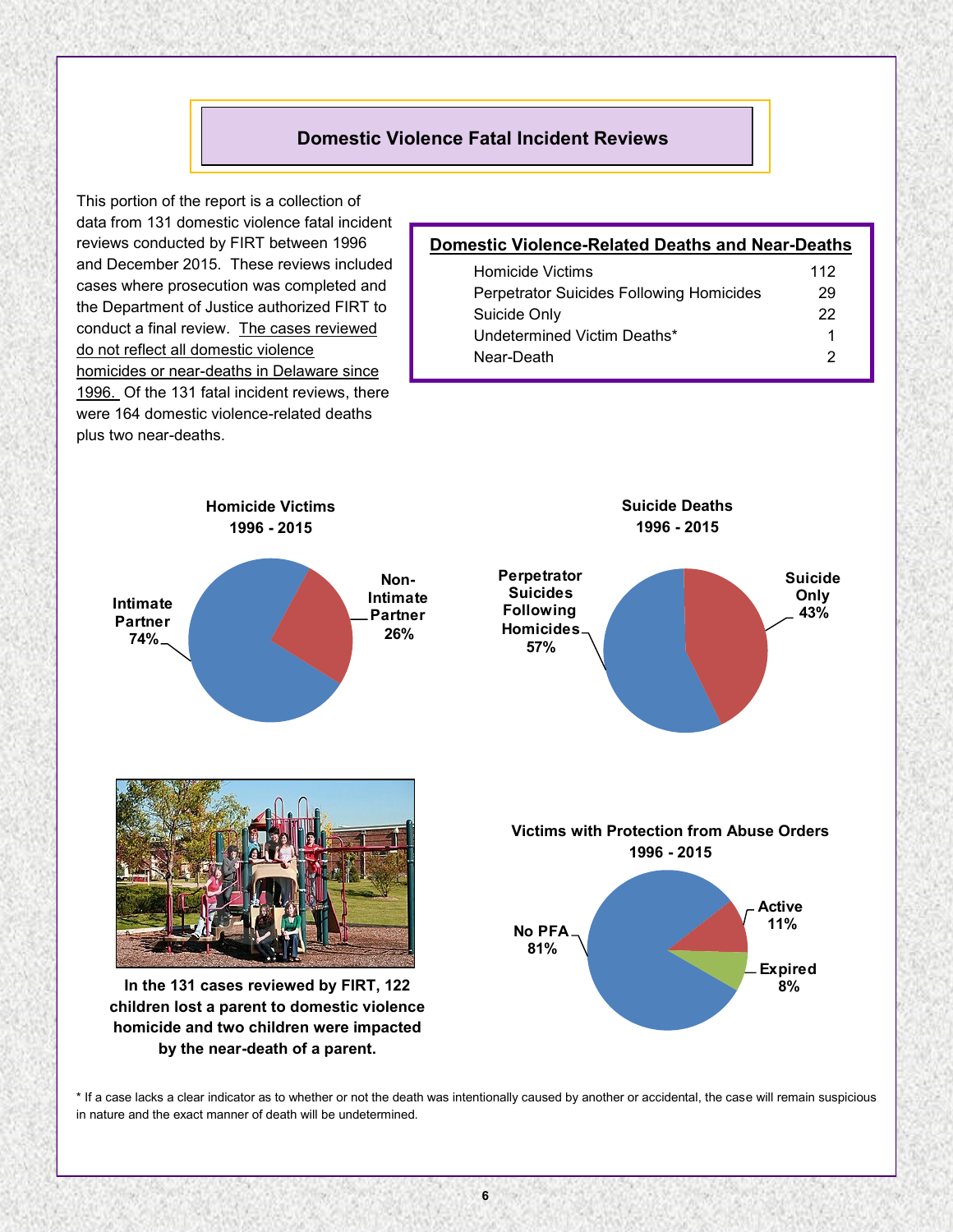#### **Intimate Partner Data**

Of the 112 homicide victims and 2 near-death victims reviewed by FIRT, 84 victims or 74% of the homicides occurred in a past or present intimate partner relationship. The term "intimate partner" includes current and former spouses, current and former dating couples with or without a child in common, and teen dating couples. Intimate partners may be of the same gender.

**Out of 84 intimate partner homicides or neardeaths, 47% of the homicides occurred when a victim attempted to leave or had ended a relationship with the perpetrator.**

#### **Victim Cause of Death**





**Victims & Perpetrators Age at Time of Incident**

**4**

.

#### **Victims & Perpetrators by Gender**



#### **Victims & Perpetrator by Race**



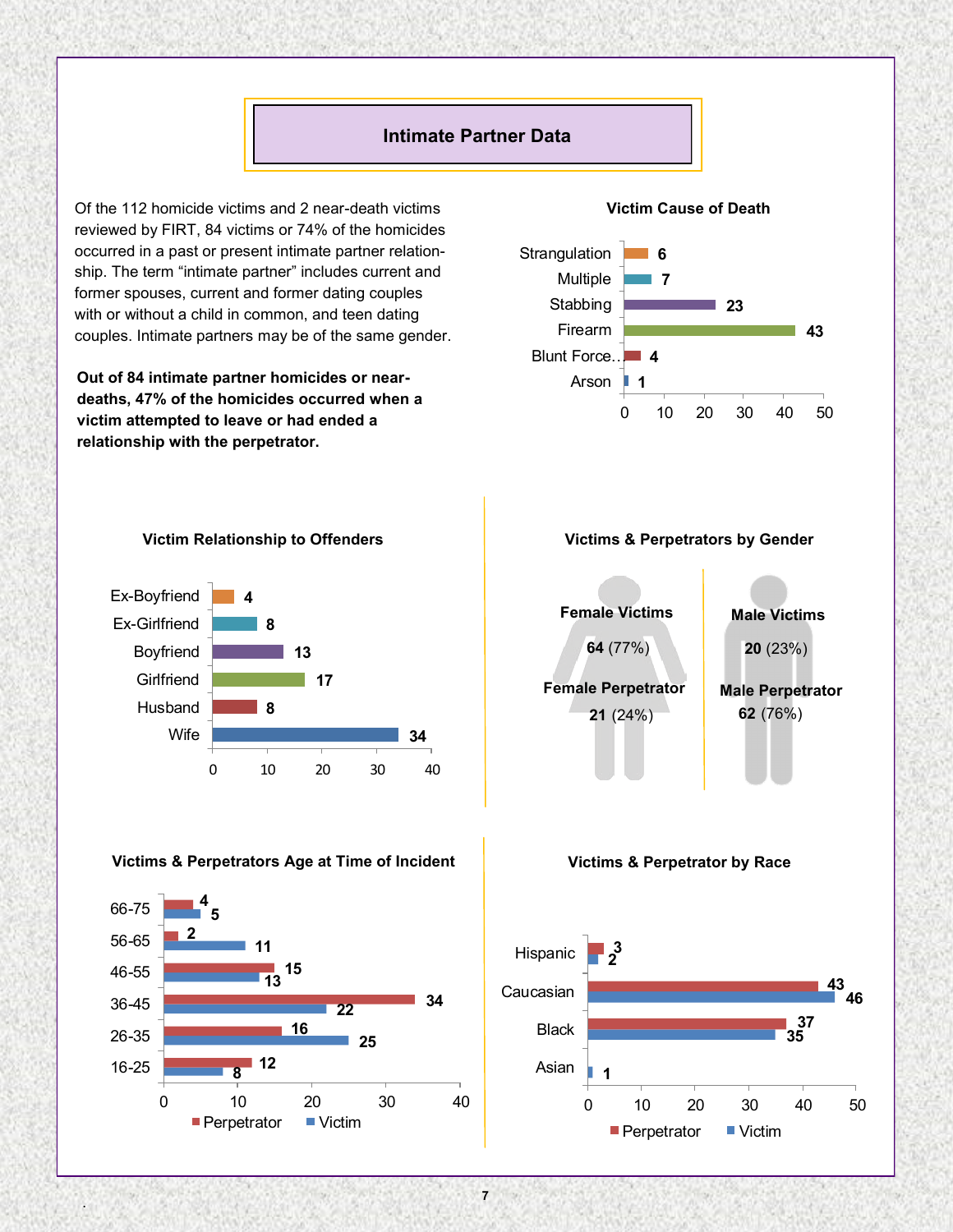

Domestic violence-related deaths between non-intimate partners includes individuals with a familial relationship such as parent/child or sibling relationship.

Of the 112 homicides victims included in this report, 30 victims were "non-intimate partners". Also included in these homicide numbers are victims who were bystanders (acquaintances or strangers).



history of abuse by or toward their partner. There were a total of 23 domestic violence-related suicides, including one undetermined death where it could not be concluded if it was a suicide or accidental. **1**

**Victim Relationship to Offender**



Arson

Firearms

Bridge Jumping

**1**

**17**

**Victim Cause of Death**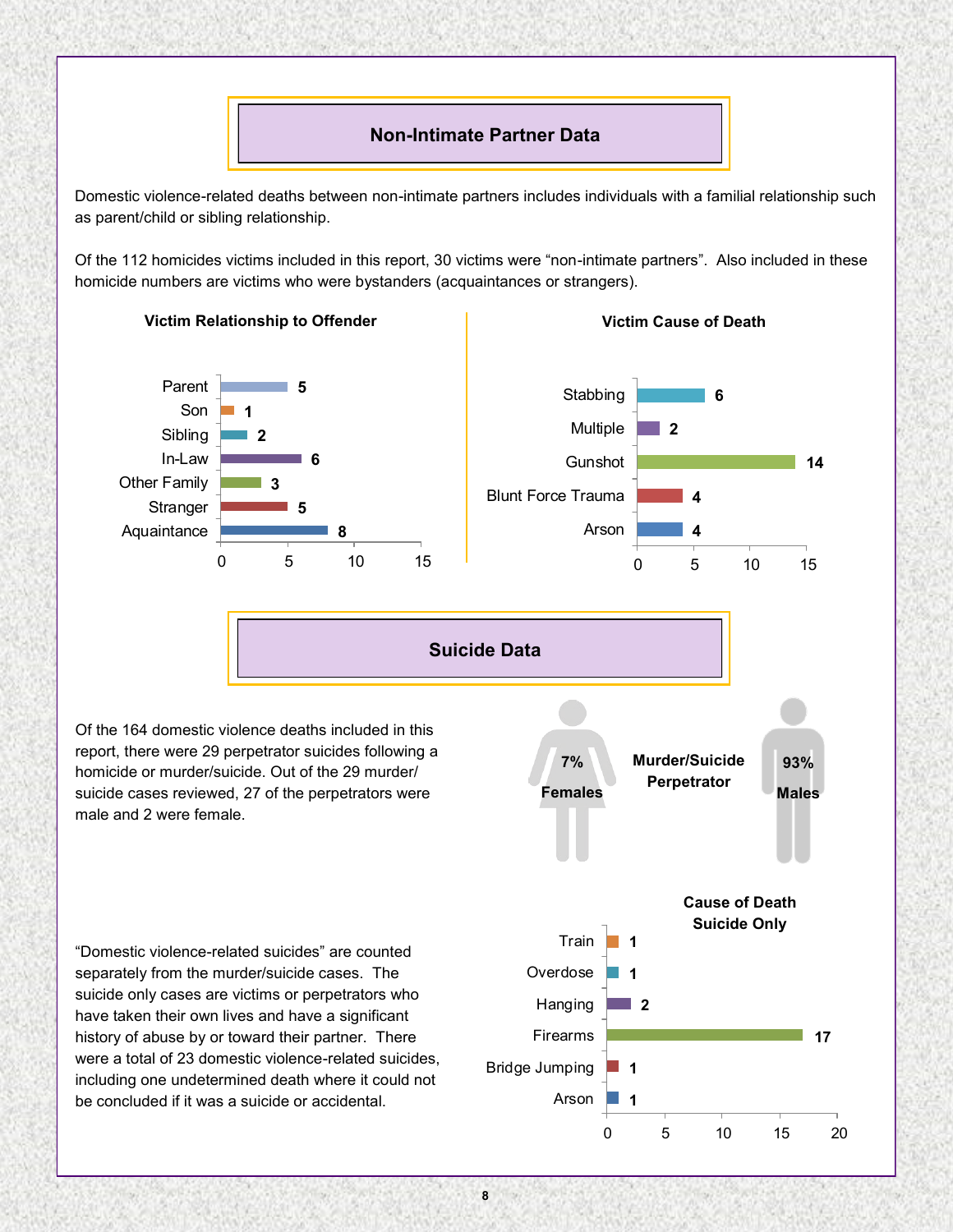#### **FIRT Recommendations & Responses**

The ultimate purpose for reviewing domestic violence fatalities is to reduce the incidence of such deaths. At the end of each case review and following the presentation of information, Team members are asked if they have any recommendations for improving the system response to domestic violence.

The 2016 FIRT recommendations were sent to relevant agencies and organizations throughout the State. The responses to those recommendations are listed below in **BOLD.**

The Domestic Violence Coordinating Council is extremely grateful to the participating agencies for their commitment towards the mission to improve the system's response to domestic violence. We are fortunate to have the high level of cooperation demonstrated by the agencies' response to the Fatal Incident Review Team's recommendations.

#### **Domestic Violence Coordinating Council**

#### Recommendation:

The DVCC Legislative Committee should explore legislation to facilitate the temporary removal of firearms in alleged psychiatric emergencies.

#### **Domestic Violence Coordinating Council Response:**

**The DVCC Legislative Committee will discuss the recommendation and possible legislation at the Committee's meeting in November of this year.**

#### Recommendation:

The Fatal Incident Review Team should research national campaigns for the workplace to provide education on domestic violence and risk factors for lethality and report out to the Fatal Incident Review Team at the next meeting.

#### **Domestic Violence Coordinating Council Response:**

**The Domestic Violence Coordinating Council staff is researching national campaigns for the workplace to provide education on domestic violence and risk factors for lethality. This research will be presented to the FIRT at an upcoming meeting with the Team.**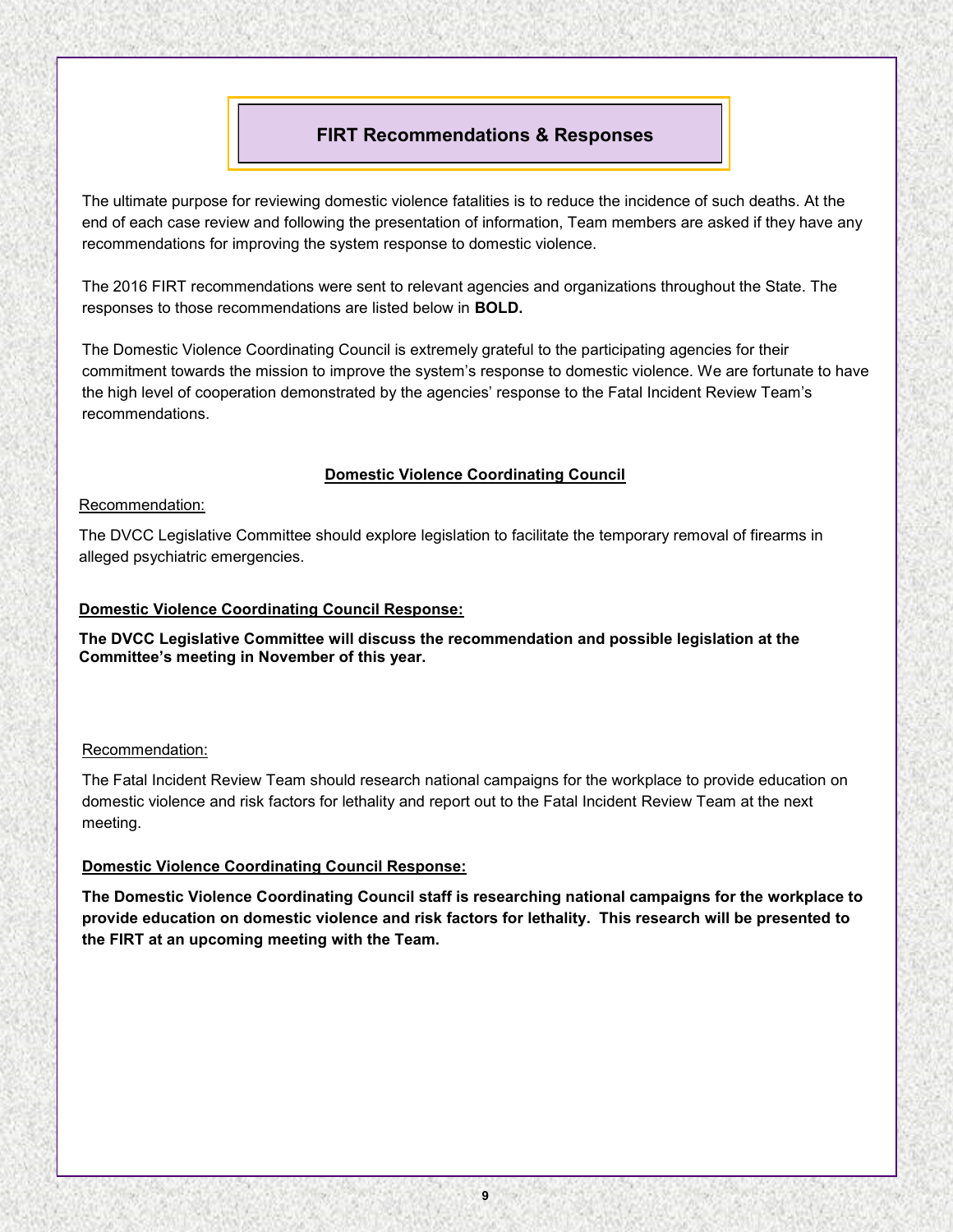#### **FIRT Recommendations & Responses**

#### Recommendation:

The DVCC shall continue to discuss the development of a Domestic Violence High Risk Team in Delaware to enable and enhance better communication and collaboration among stakeholders.

#### **Domestic Violence Coordinating Council Response:**

**The DVCC has established a workgroup of stakeholders to explore the feasibility of developing a Domestic Violence High Risk Team in Delaware. The DVCC supports this effort to enhance communication and collaboration among stakeholders to help victims and survivors of domestic violence.** 

#### **Department of Services for Children, Youth and Their Families**

#### Recommendation:

The Department of Services for Children Youth and Their Families should revise the Divorcing and Separating Parents Curriculum to include information about the challenges of blended families and domestic violence.

#### **Department of Services for Children, Youth and Their Families Response:**

**The Department of Services for Children, Youth and their Families has 27 Separating and Divorcing Parent Education providers. By September 1, 2016, we will send out a letter to our providers requesting that they include core educational components on blended families and domestic violence into their basic and domestic violence curriculums.**

#### **Clerk of Peace**

#### Recommendation:

The Clerks of the Peace should provide domestic violence information and blended family information with resources to marriage license applicants.

#### **Clerk of Peace Response:**

**The Clerk of Peace offices in NCC and Sussex County offices will have domestic violence and blended family information available, supplied by the DVCC, to applicants for marriage licenses.**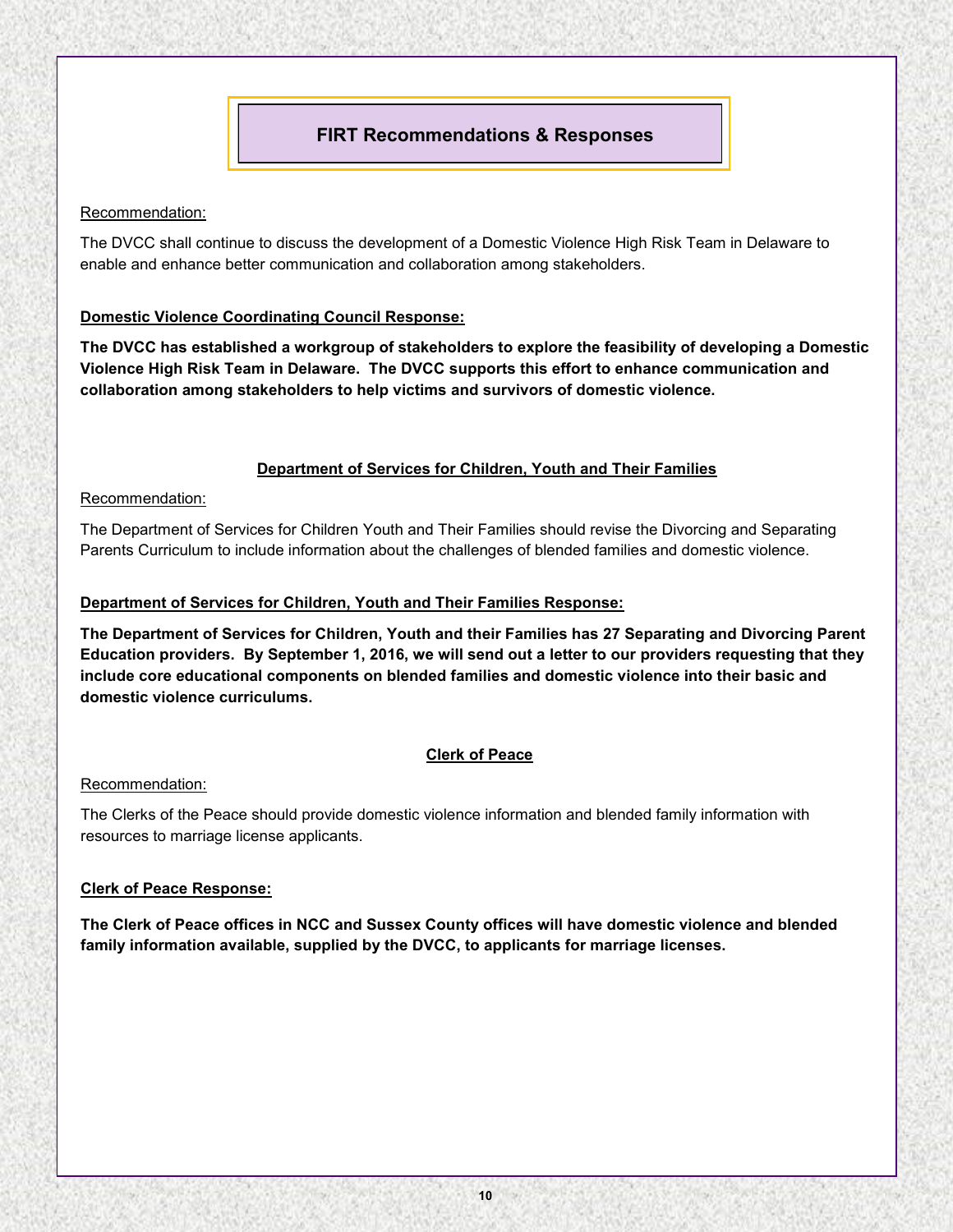**If you are in danger, please call 911.**

## **Domestic Violence/Rape Crisis** 24-Hour Hotline Numbers

### **New Castle County**

| Domestic Violence | 302-762-6110   |
|-------------------|----------------|
| Bi-Lingual        | 302-762-6110   |
| Rape Crisis       | 1-800-773-8570 |
| <b>TTY</b>        | 1-800-232-5460 |

### **Northern Kent**

Domestic Violence 302-678-3886

### **Kent & Sussex**

| Domestic Violence | 302-422-8058   |
|-------------------|----------------|
| Rape Crisis       | 1-800-262-9800 |
| Bi-lingual        | 302-745-9874   |

### **DVCC** Main Office

New Castle County Courthouse Suite 700 500 N. King Street Wilmington, DE 19801

| Phone: | 302-255-0405 |
|--------|--------------|
| Fax:   | 302-255-2236 |

#### **www.dvcc.delaware.gov**

### **DVCC** Kent & Sussex County Office

Milford State Service Center Suite 105 13 S. W. Front Street Milford, DE 19963

| Phone: | 302-424-7238 |
|--------|--------------|
| Fax:   | 302-424-5311 |

#### **www.dvcc.delaware.gov**